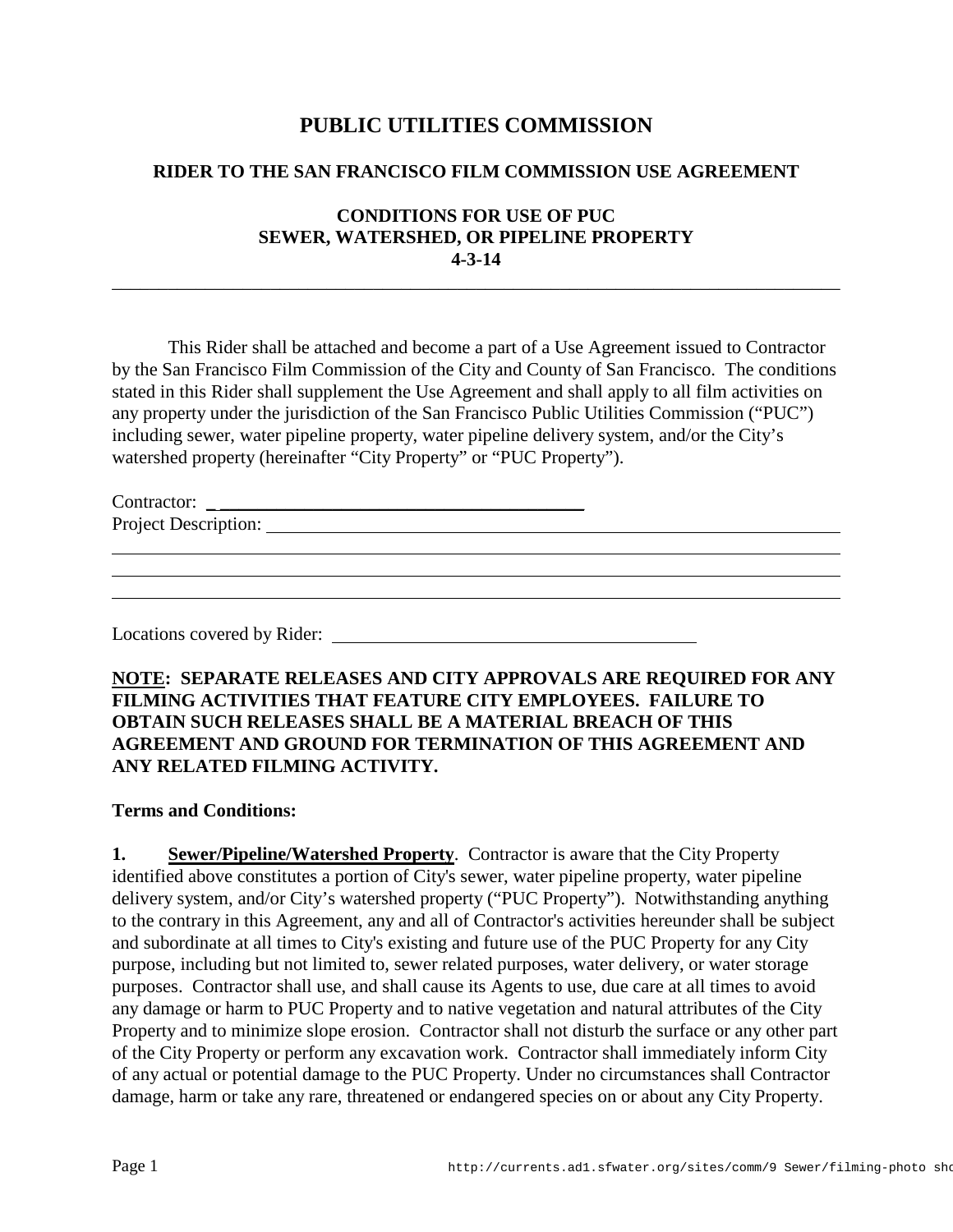Contractor shall promptly, at its sole cost, repair any and all damage to the PUC Property, any other City Property, and any personal property located thereon caused by Contractor or its employees, contractors, or agents (collectively, "Agents") or invitees. Contractor shall obtain City's prior approval of any party to be used by Contractor to conduct such repair work. If Contractor damages City facilities or any personal property, the final repair costs owed by Contractor shall be determined by the City, in its sole discretion, and shall be paid by Contractor within five (5) days of City's demand therefor. Contractor's obligations under this Section shall survive the cancellation, expiration, or termination of this Agreement.

**2. Cooperation with Public Utilities Commission**. Contractor and its Agents shall work closely with SFPUC personnel to minimize any potential disturbance (even if temporary) of the natural features of the City Property and to avoid disruption (even if temporary) of City facilities and operations, in, under, on or about the City Property and City uses thereof. **Contractor must complete any confined space training or other PUC required training ("PUC Training"), with such completion to be approved and confirmed in writing by PUC, before entering the PUC Property for any reason including but not limited to filming activities under this Agreement.**

**3. Film Schedule**. All filming and use of the PUC Property must be performed during regular working hours (Monday through Friday) between 8:00 a.m. to 5:30 p.m., except as otherwise approved by SFPUC personnel. **Filming must be under the supervision of City PUC staff members at all times.**

**4. Use Restrictions.** Contractor shall not construct or place any temporary or permanent structures or improvements in, on, under or about the City Property, nor shall Contractor make any alterations or additions to any existing structures or improvements on the City Property, unless Contractor first obtains the prior written consent of SFPUC personnel. Contractor shall not plant any trees or other vegetation in or on the City Property. Contractor shall not cause any ponding on the City Property or any flooding on adjacent land. Contractor shall not engage in any activity that causes any change, disturbance, fill, alteration or impairment to the bed, bank or channel of any natural water course, wetland, or other body of water on, in, under or about the City Property, nor shall Contractor engage in any activity that could pollute or degrade any surface or subsurface waters or result in the diminution or drainage of such waters. To prevent damage to City's underground pipelines and sewer system, Contractor shall not use (i) any vibrating equipment, or (ii) any vehicles or equipment in excess of 20,000 pounds within twenty feet (20') of each side of the centerline of City's pipelines (measured on the surface). Contractor shall not disturb or move any existing monuments located on the City Property. Without limiting City's rights hereunder, Contractor shall promptly, at City's written request, alter or remove at its sole expense any and all facilities, improvements, plantings or other property installed or placed in, on, under or about the City Property by Contractor, as may be necessary to avoid any actual or potential interference with any of City's pipelines, power lines, facilities or other structures. In the event of an emergency City may, at its sole option and without notice, alter, remove or protect at Contractor's sole expense, any and all facilities, improvements, plantings or other property installed or placed in, on, under or about the City Property by Contractor. Contractor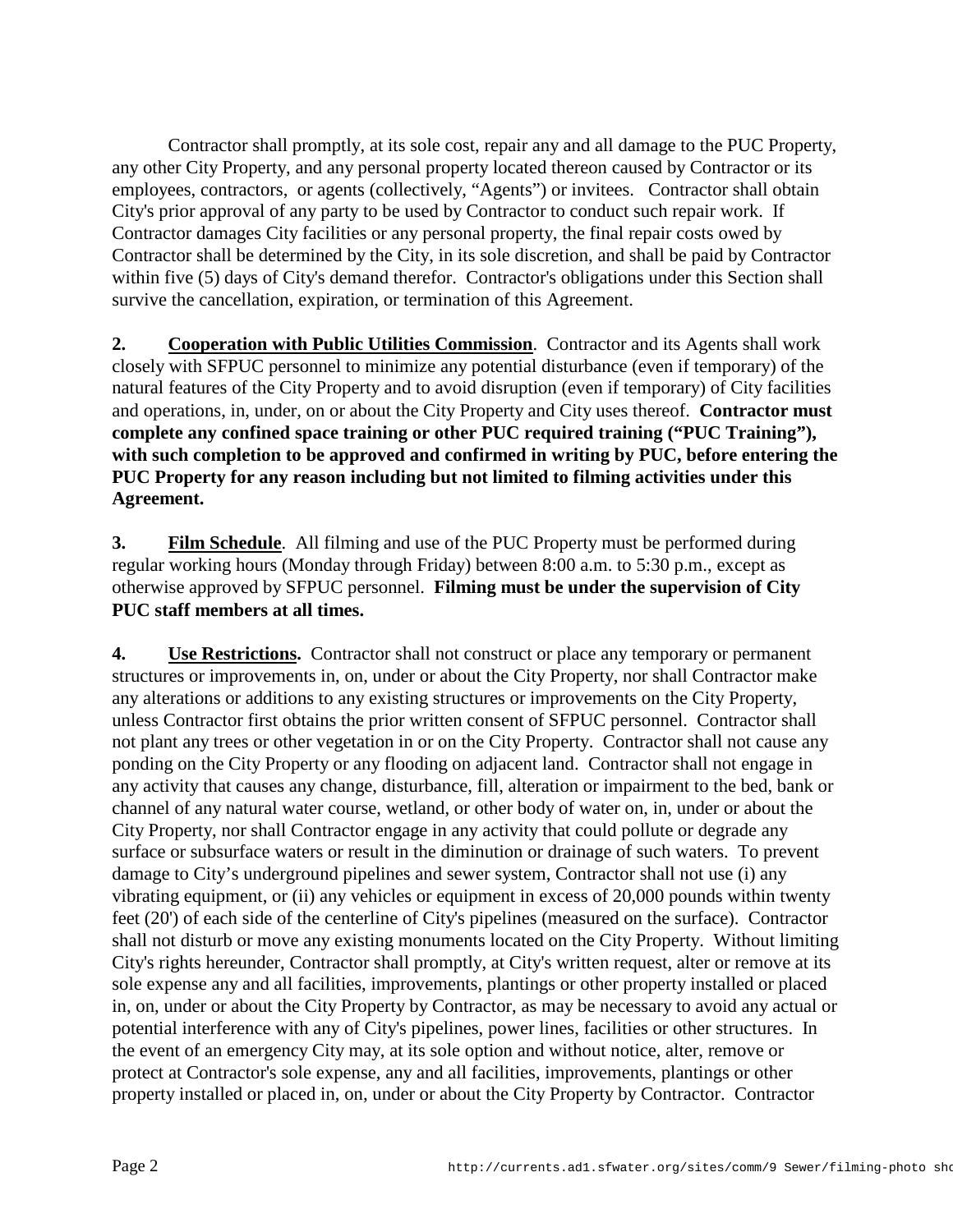shall, upon written or oral notice by City that an emergency exists, take immediate action at its sole expense to protect, remove or relocate such facilities as required by City to meet the emergency.

#### 5. **Waiver and Indemnification - Assumption of Risk for Filming on PUC Property.**

With respect to any of the Contractor's film production or other activities in or about the PUC Property the Contractor agrees that the City shall not be responsible for or liable to the Contractor for any and all losses, including, but not limited to, incidental and consequential damages, relating to any injury, accident or death of any person or loss or damage to any property, in or about the PUC Property, from any cause whatsoever, including without limitation, leaks, running water, sewage, falling debris, loose portions of the PUC Property roof or ceiling, or partial or complete collapse of the PUC Property, sewer facilities, or supporting structures due to existing or future structural damage or flaws, as well as any loss, damage, or injury arising out of liquids, animals, rodents, insects, bacteria, or other live or moving elements in the PUC Property. In addition, to the fullest extent allowed by any Laws, Contractor hereby waives all rights against the City and, on behalf of itself and its successors and assigns, waives its right to recover from the City, and forever RELEASES, WAIVES AND DISCHARGES, the City from any and all of the losses described above, whether direct or indirect, known or unknown, foreseen and unforeseen, that may arise on account of or in any way be connected with the Contractor's activities under the Agreement, the Contractor's filming activities on PUC Property, PUC Training, the physical condition of the PUC Property, or any living or other elements encountered during the period in which the Contractor uses the PUC Property for film production and other activities under this Agreement.

The Contractor is aware that, because of the risks inherent in the PUC Property, and the health, safety, and security risks associated with entering the sewer system, members of the general public are currently prohibited from entering the PUC Property. The Contractor is prohibited from granting permission to any persons other than its officers and Agents to enter the PUC Property and all persons must have completed the PUC Training prior to such entry.

With respect to any of the Contractor's film production or other activities in the PUC Property, Contractor, on behalf of itself and Contractor's Agents, shall indemnify, defend and hold the City harmless from and against any and all losses, damages, including, but not limited to, incidental and consequential damages, liabilities, fines, penalties, liabilities, judgments, costs and expenses, including attorney fees through the appellate levels arising from or relating to any injury, accident or death of any person or loss or damage to any property, in or about the PUC Property, from any cause whatsoever, including without limitation, leaks, falling debris, loose portions of the PUC Property roof or ceiling, or partial or complete collapse of the PUC Property, sewer facilities or supporting structures for any reason, including but not limited to existing or future structural damage or flaws. The foregoing indemnity shall include, without limitation, reasonable fees of attorneys, consultants and experts and related costs and City's costs of investigating any loss. Contractor specifically acknowledges and agrees that it has an immediate and independent obligation to defend City from any claim which actually or potentially falls within this indemnity provision even if such allegation is or may be groundless, fraudulent or false, which obligation arises at the time such claim is tendered to Contractor by City and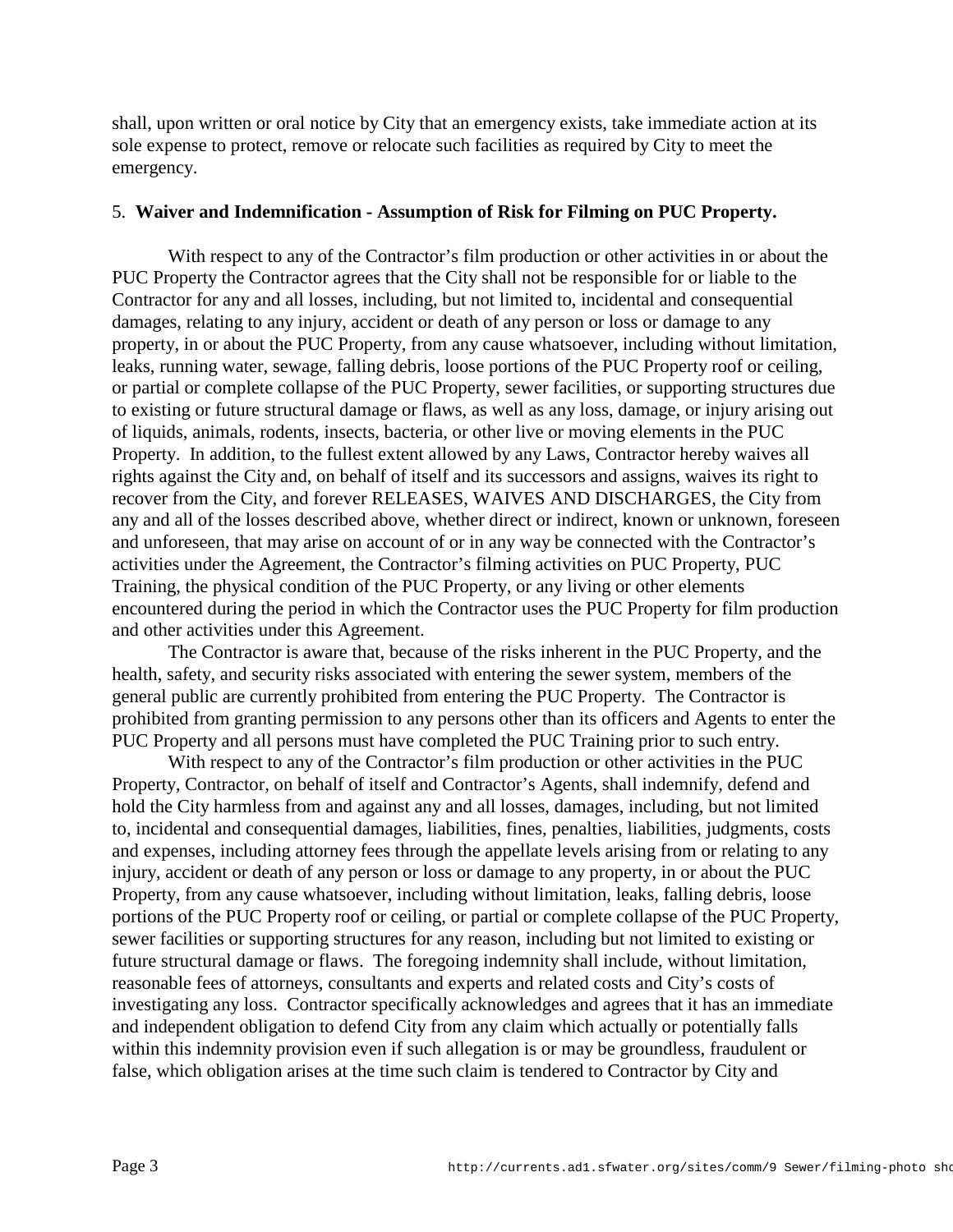continues at all times thereafter. Nothing in this Rider shall be construed to limit the indemnity provisions contained in Section 18 of the Agreement.

## **6. Logos.**

In the course of filming under the terms of this Agreement, Contractor shall be prohibited from using City or PUC logos/trademarks or the City seal separately from images depicting actual City employees, activities, property or services and shall not use such logos/trademarks or the City seal for commercial merchandising without City approval. For purposes of film or television trailers and promotions via television, broadcast, internet or other print or electronic media, Contractor may use PUC logo/trademarks and City Seal only when such use is incidental or related to the filming or depiction of actual City employees, activities, property or services. Pursuant to San Francisco Administrative Code § 1.6 governing the use of the City's Corporate Seal, if Contractor wishes to seek permission to use the City's Corporate Seal for commercial purposes, Contractor must follow the procedures set forth in Administrative Code § 1.6 and seek the City and County San Francisco's Board of Supervisors prior approval. In addition, if Contractor wishes to use PUC's logo[s]/trademark[s] for marketing or promotional purposes, other than those authorized in this paragraph, including the creation of any merchandise using such logo[s]/trademark[s], Contractor must first seek the prior written approval of PUC's General Manager.

**7. Notices.** Any notices or requests to be delivered to City or to SFPUC hereunder shall also be addressed as follows:

> San Francisco Public Utilities Commission 525 Golden Gate Ave San Francisco, CA 94102 Attn: Communications Manager, SSIP

> > *[Remainder of page intentionally left blank]*